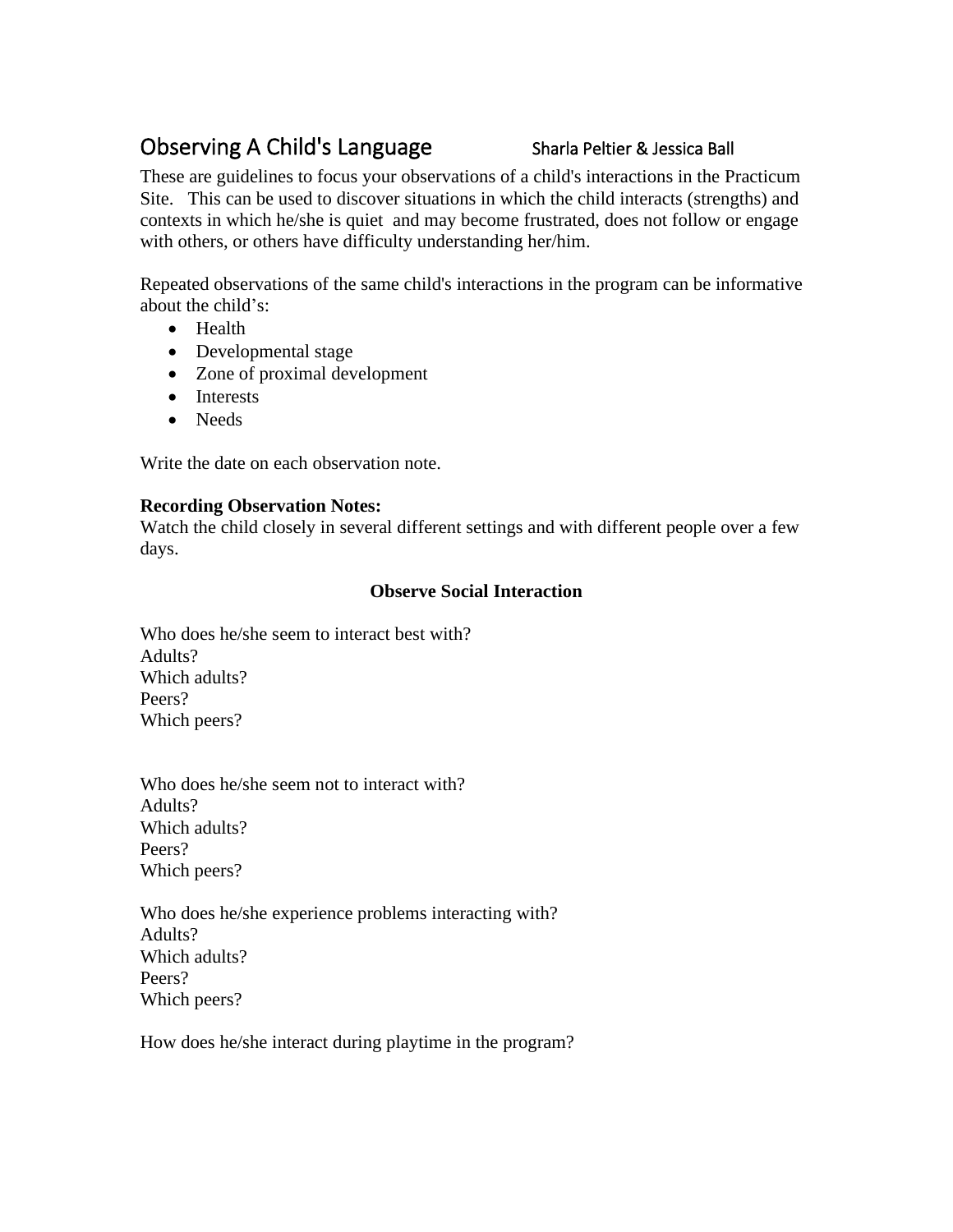Does the child watch others and not engage in play?

Look at types of child play (playing alone - no interaction, playing beside others - some interaction, playing with someone, playing in a group - a lot of social interaction) and note types of play (Functional, Constructive, Dramatic, Games with Rules)

What activities does the child engage in?

What activities does the child not engage in?

Summarize the adults, peers, activities, and contexts that seem to make communication and interaction the most enjoyable and manageable for this child: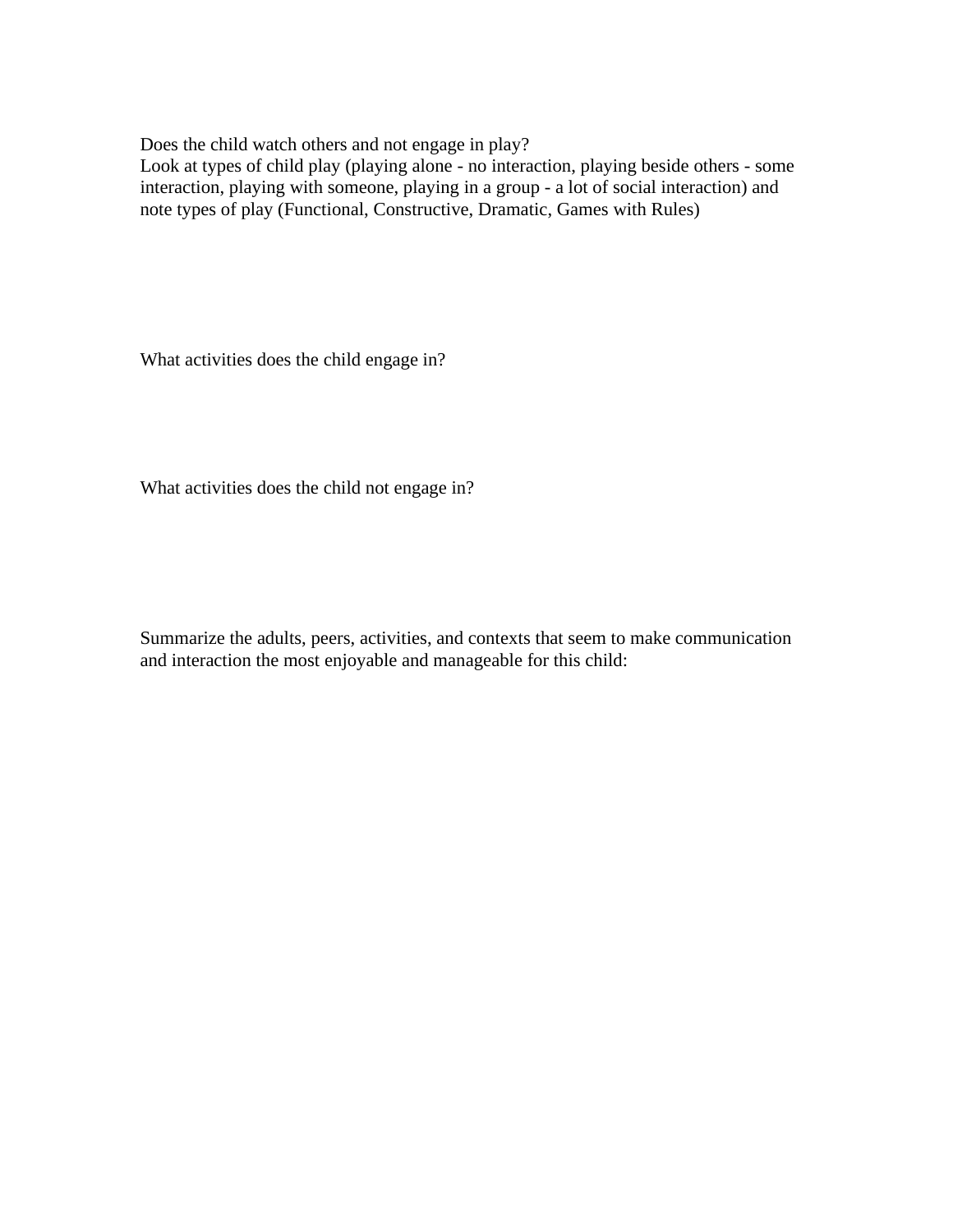### **Observe Expressive Language**

Observe the Child's **Expressive Language** and record examples (uses two-word sentences, uses three-word sentences, uses four-word sentences, uses five wordsentences; uses long, complex sentences and can participate in a conversation; sentences are more grammatically correct

Does the child ask questions such as "Where?", "What?", "Who?" and gradually asks "Why?", "When?", "How?" Write an example:

Does the child tell stories? Write an example:

Does the child use their imagination? Write an example:

Does the child use a small or large variety of words? Write an example:

Does the child seem to be adding new words frequently?

**Summarize the child's expressive language and areas that seem to be at age level, above age-level and below age level.**